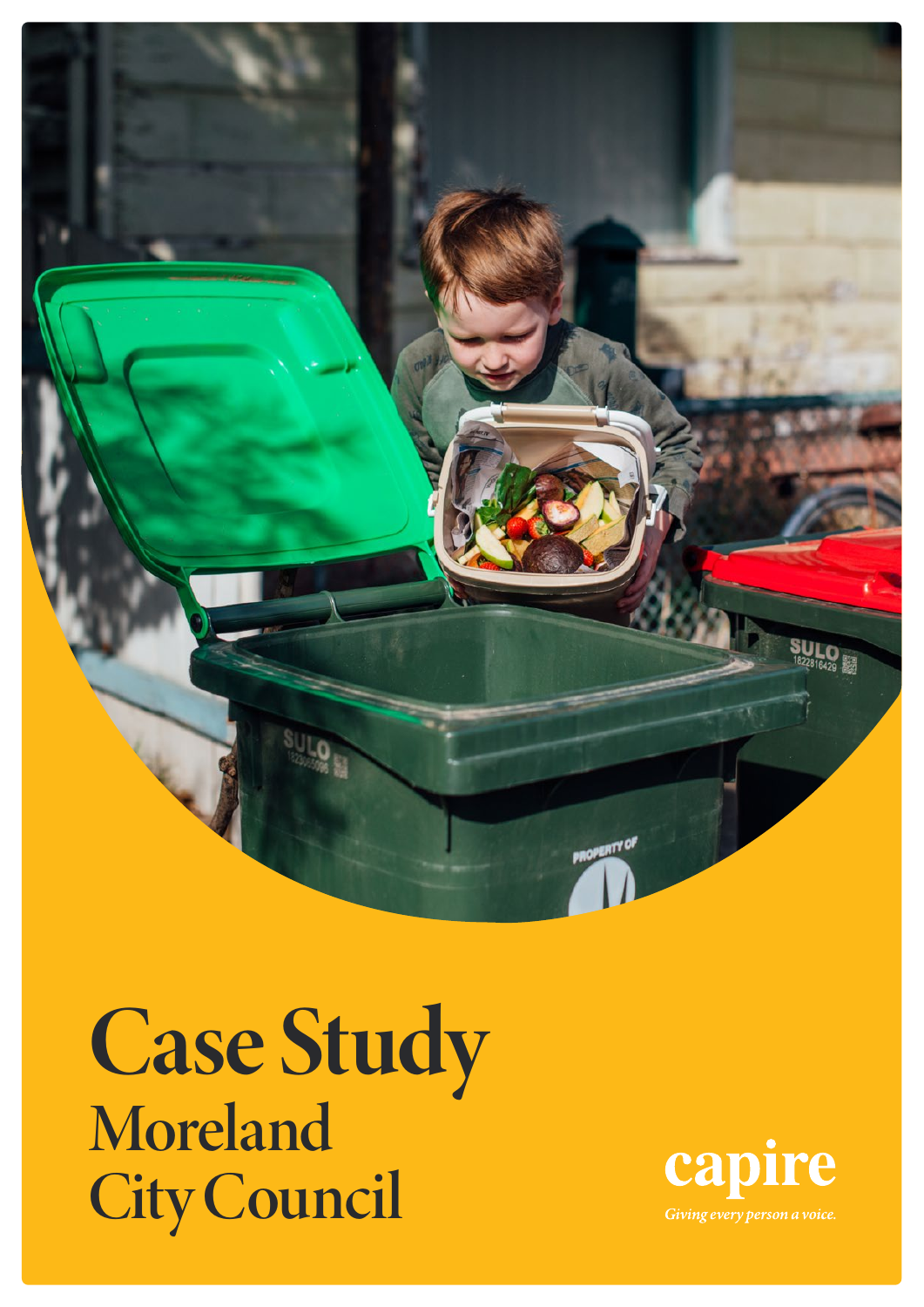### Kerbside Waste Reform *PROJECT NAME*

**Client Moreland City Council** Time frame 14 weeks

**Process Community Engagement Audience** Moreland City Council residents

#### *PROJECT OUTLINE*

Across Australia, governments and communities are facing challenges in how to reduce and manage different streams of waste. How local councils approach waste management is crucial to minimising the harmful impacts of waste on the environment whilst meeting the needs of the community.

Under new rules announced by the Victorian Government, all councils must move to a 4-bin waste service to reduce waste to landfill, improve the quality of recyclables, and create a more sustainable and reliable waste system. In response to this, Moreland City Council is implementing changes to their waste service including the number of bins used by households, bin size, and how often bins are collected across the municipality. The changes will also affect hard waste collection and how ratepayers are charged for the service.

Moreland City Council has a longstanding commitment to reducing waste and enhancing the environmental outcomes of waste services, recognising that lasting behavioural change and participation in environmental initiatives are best supported through awareness campaigns and providing educational support.

To inform this, Moreland sought consultation on negotiable aspects of this project to help inform decisions in the interest of its community. Capire was tasked with designing and delivering an engagement program for community members.

This engagement needed to seek feedback on the proposed 4-bin waste service, build awareness of waste issues, and inspire individuals, households and businesses to make a greater contribution to waste management and reduction.

#### *PROJECT TEAM*



Kelly Barnes Program Lead Moreland City Council



Denise Francisco Project Director Capire



Astrid Ruban Project Manager Capire



Eliza Knox Project Support Capire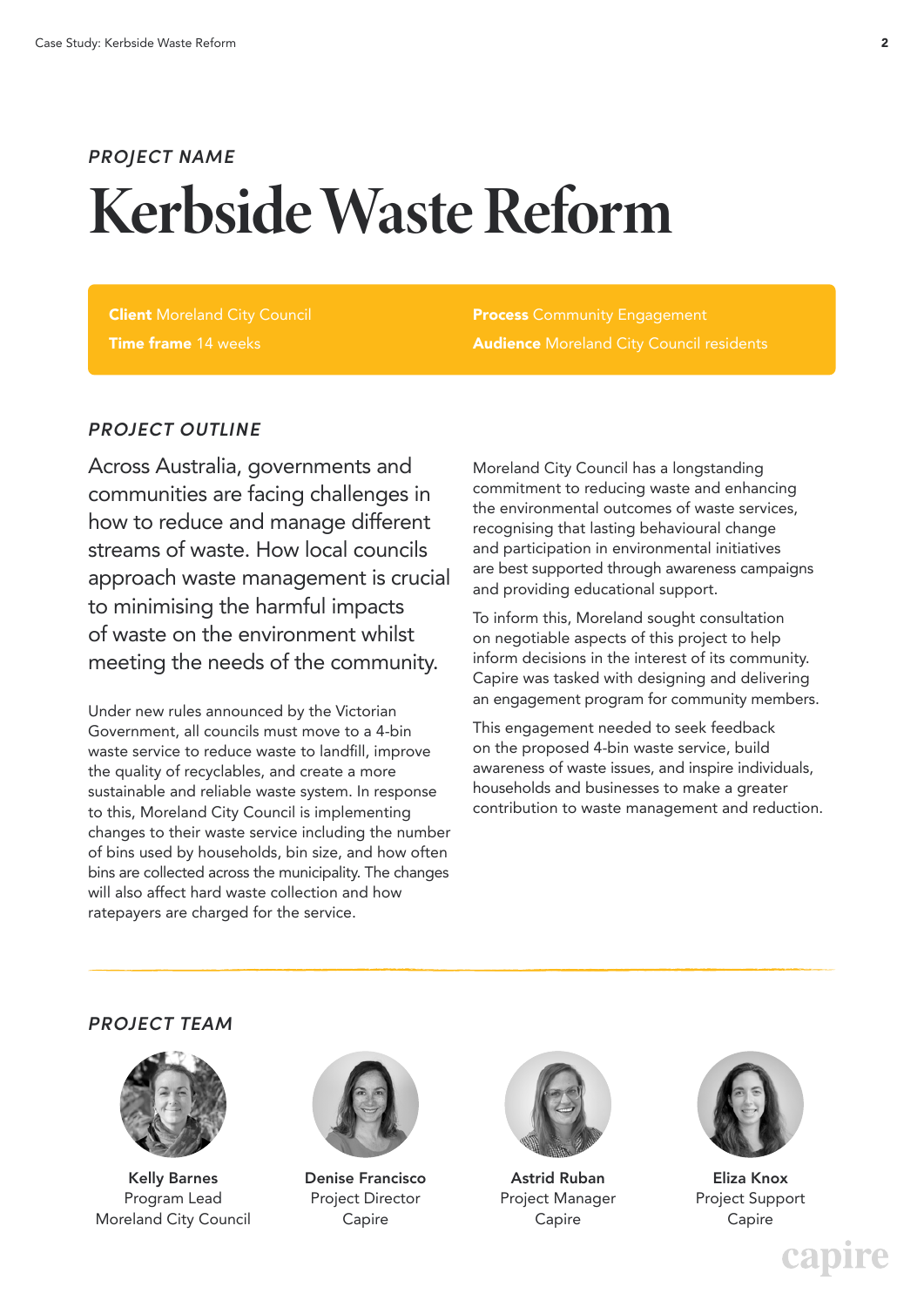# Project challenges



#### *LOW LEVEL OF UNDERSTANDING*

Some community members had a limited understanding of how waste charge and kerbside services are operationalised. To address this, Capire provided clear information about waste charge and clarity regarding the scope of influence for the project. The approach was sensitive to the vulnerabilities and needs of local community members.



#### *UNATTAINABLE EXPECTATION OF SERVICE REFORM*

Community members had high expectations about service offerings and the scope of the project. Capire responded by providing clear and comprehensive information about the project's scope, ensuring that community members had an understanding of the project's negotiable elements.



#### *DIVERSE HOUSEHOLD TYPES*

The diverse household types and needs across Moreland included apartment dwellings, families with young children in nappies, large families, low waste households, MUDs and businesses. To address this, Capire developed 'household personas' to demonstrate issues relevant to community cohorts and address business owners' specific needs.



#### *MANAGING THE IMPACT OF COVID-19*

The specific impacts of the COVID-19 pandemic required careful management. To ensure the safety of the project team and the Moreland community, Capire limited engagement activities and communications to online, phone and written communication. To address the barriers this may have posed to some individuals and cohorts, our program included a range of platforms and methods for people to make contact, including online, email, telephone and printed advertising and communications.



#### *PERCEIVED INEQUITY OF WASTE CHARGE BETWEEN COUNCILS*

Community members were understandably critical of higher pricing for waste charge. Capire created transparency by sharing how learnings, technical input and previous engagement has informed Moreland's current waste costs.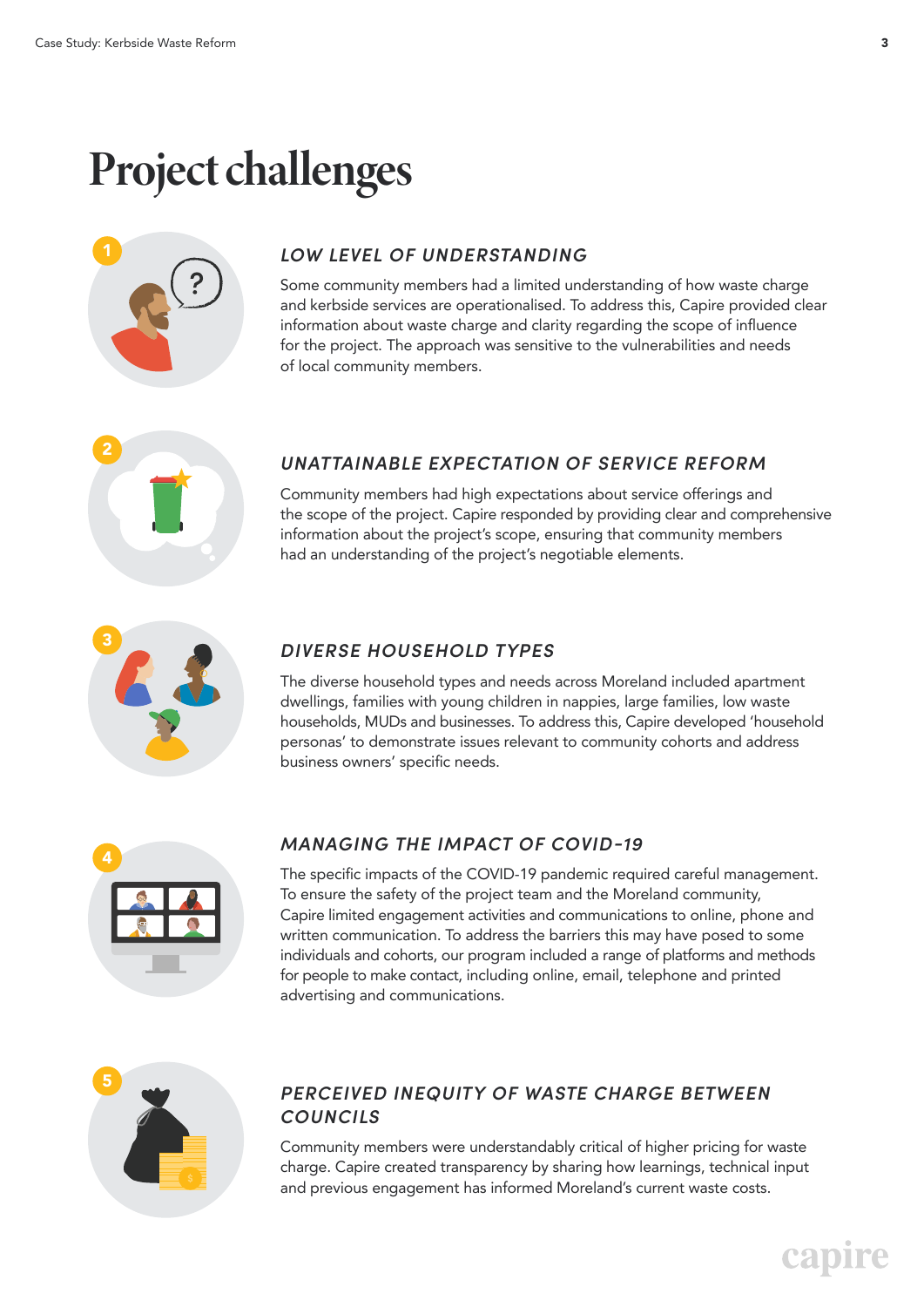#### *KEY STEPS TO A SUCCESSFUL ENGAGEMENT*

- Make the case for change Capire helped the Moreland community understand the need for the change and encouraged participants to see the benefits of improving the waste system.
- **Encourage the community** to champion the cause Capire identified individuals and groups that were interested in promoting or championing the future waste service.

Share the problem Capire established an appreciation of key issues and a foundation of shared understanding to provide a platform for further conversations in subsequent stages.

Recognise that every household is different Capire identified various community cohorts or sectors which may be impacted by the changes in different ways.

Promote greater acceptance Capire raised awareness and encouraged uptake of the opt-in Food or Garden Organics (FOGO) service, prior to the transition to the 4-bin waste service.

**Listen to concerns** Capire captured questions, concerns and community sentiment towards the future waste service to inform the framework of engagement activities in subsequent stages.

# Our engagement approach

Capire assisted Moreland City Council through a municipal-wide, three-stage engagement program which sought community input on reformed kerbside waste service. We also helped Council to build awareness of issues relating to waste and to promote the power held by individuals and households to be part of the solution.

The engagement approach was anchored around community surveys and cohort workshops in Stage 2 and Stage 3, as well as the establishment of a Waste Champions network that has assisted council through ongoing education and implementation stages of the project.

Our inclusive approach ensured that the engagement:

- Represented diversity of needs
- Ensured feedback could inform Moreland's new waste policy
- Eliminated barriers to participation
- Used evidence-based engagement and visual communications

#### *STAGE 1*

We focused on socialising the project within the community, establishing a baseline understanding that 'waste affects everyone', and listening to concerns and issues within the community regarding the project.

Engagement activities included promotion and communications, creating the project web page and engagement platform, identifying Project Champions, and phone-in sessions.

### *STAGE 2*

2

3

We focused on seeking feedback to inform the draft kerbside service and charge policy and on shortlisted options for the future waste service model.

Engagement activities included development of a Conversation Starter Kit, mobilising the Project Champions, surveys, workshops, and events.

#### *STAGE 3*

We focused on seeking feedback on the draft policy and service design.

Engagement activities included input into 'Explainer Document', surveys, workshops, and follow-up with Project Champions.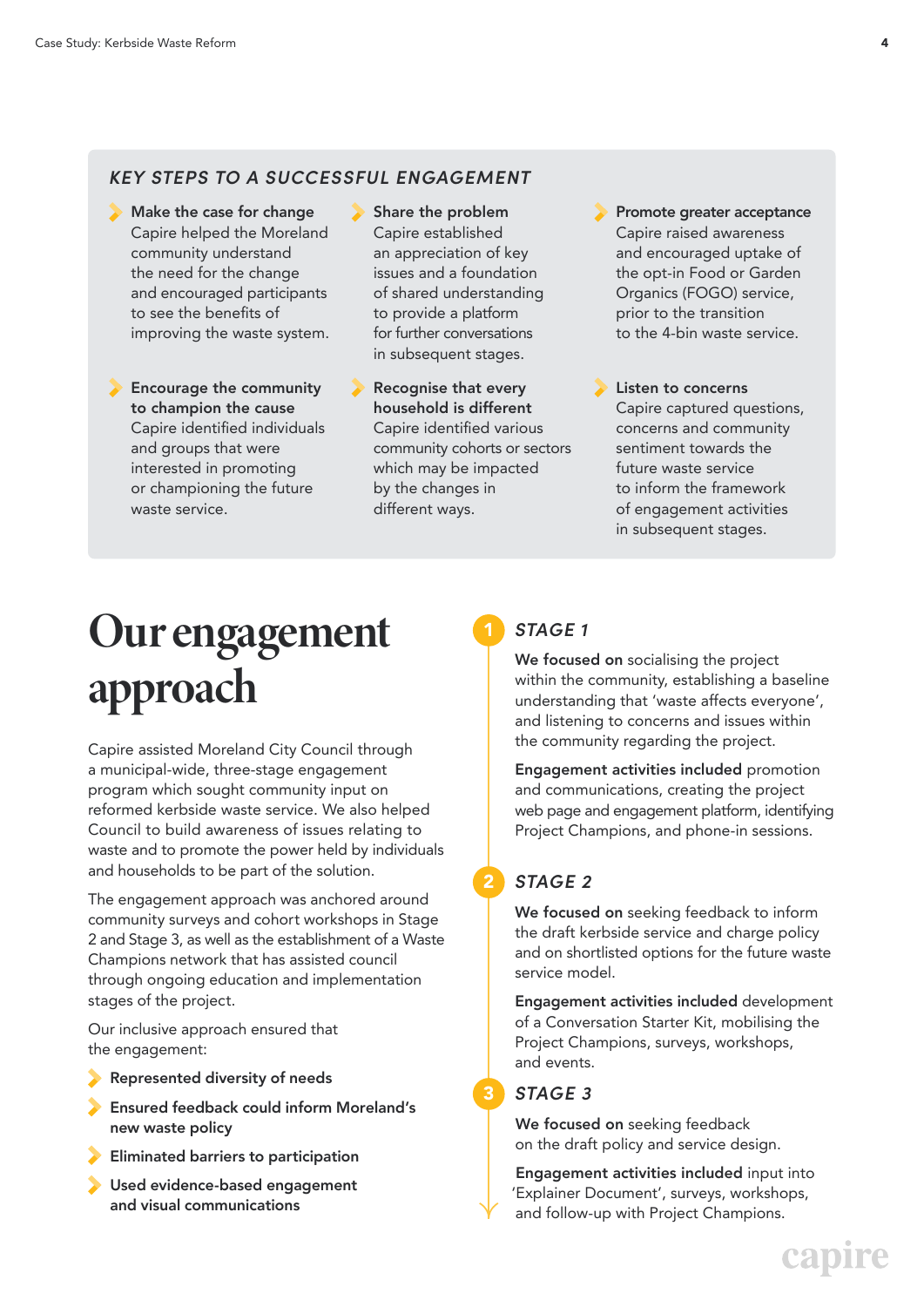#### *REMOVING BARRIERS FOR COMMUNITY MEMBERS TO JOIN THE CONVERSATION*



Moreland has a diverse community. Capire understood that any single waste service would not meet the needs and wants of all residents. Our consultation sought to understand the breadth of needs across the Moreland community to help develop a flexible service that met needs, whilst making sure it was equitable and reasonable.

To enhance inclusion, our engagement program featured measures to improve accessibility. This included translating materials into the diverse languages spoken in the Moreland community where there is a barrier to English, establishing clear, consistent and accessible messaging, and providing information about opportunities for translation and interpretation services.

We also worked closely with local service providers, community groups and trusted people of the community who assisted with disseminating information through appropriate methods.

### Our engagement outcomes

The high response rate made the Kerbside Waste Reform project one of the biggest engagement programs delivered by Moreland City Council to date.

The project received a lot of attention both from supporters and those opposed to change. As such, design and reporting included significant focus on the 'why' behind community sentiment towards waste and proposed changes, as well as 'how' the approach was designed to hear from all parts of the community. This level of public scrutiny and awareness required Capire to work closely with Council's project team to deliver a rigorous and tailored process.

#### *PARTICIPATION*

Overall, Moreland City Council received 4,259 contributions across a range of engagement activities and feedback channels, including over 3,122 survey responses from households, businesses and community organisations.

**3,000** Survey responses received

**200** Phone calls and emails responded to

**13**

Online community workshops conducted

## **100**

Community Waste Champions registered

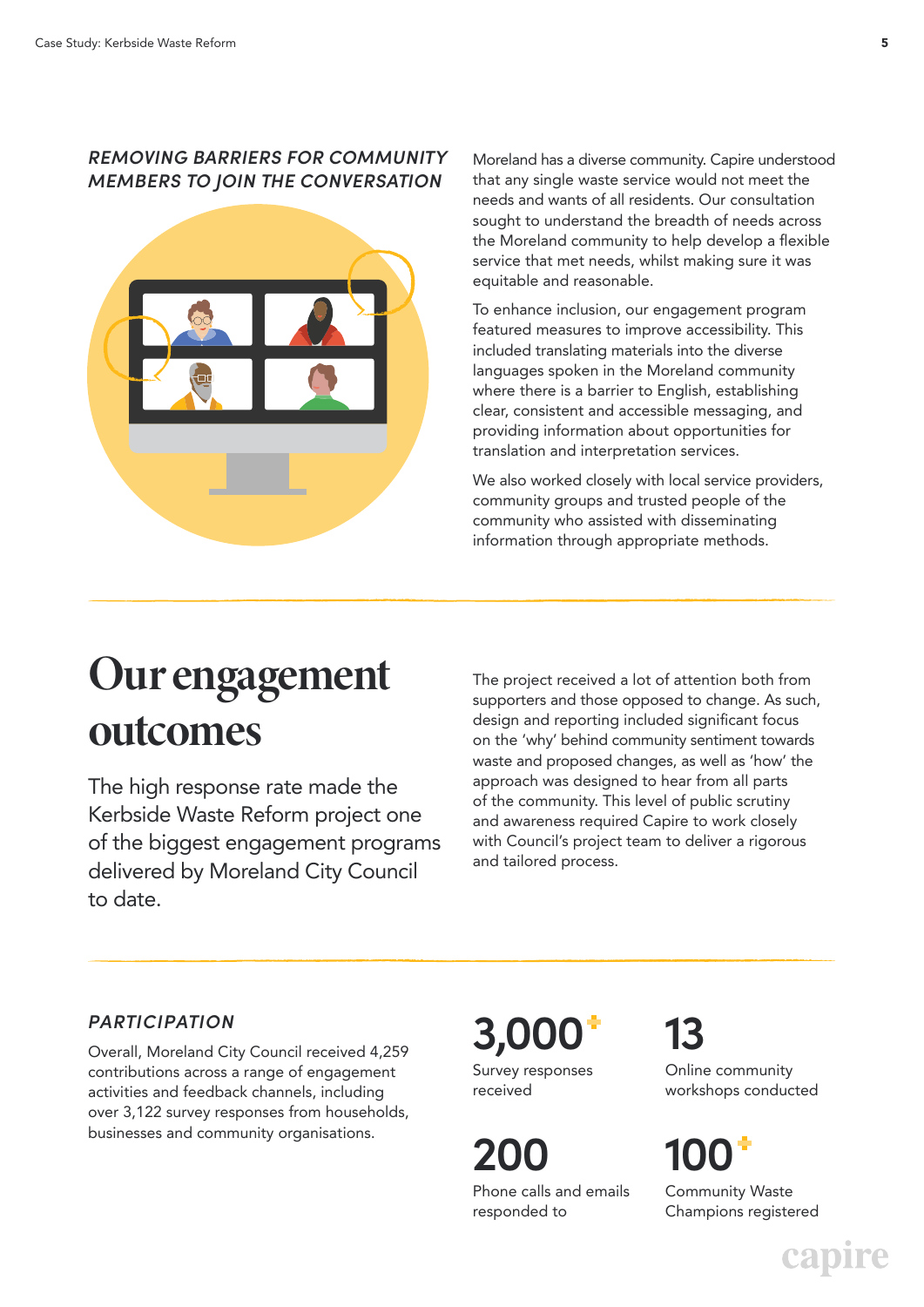### *"Thank you for the opportunity to partake in the review process. What a fantastic amount of research and information. I look forward to seeing a low waste society!"*

*– Kerbside Waste Reform participant*

## Making an impact

The engagement has been instrumental in building understanding across the Moreland community about the need for change, while ensuring that members are empowered to provide input and influence decisions that will impact them.

Overall sentiment towards the proposed 4-stream waste service positively recognised the need for change. The Moreland community shared their passion for responsible waste management and were eager to learn more about making a positive contribution.

While some participants were resistant to change, this cohort also had a willingness to hear why improvements were needed and how they would be affected.

Council will continue to leverage the community connection, insights and enthusiasm forged by the Moreland Waste Champions network to promote the project and provide information about potential impacts.

The broad spectrum of opinions and needs gathered throughout this engagement will be used to inform Council's considerations for the final waste policy, as well as service design, communications and education programs, and implementation options.

#### *MEASURING THE IMPACT CREATED BY THE ENGAGEMENT*

- Community members were informed about the context for needing to change Council's waste service.
- A diverse range of community members and stakeholders were actively engaged in the project.
- The Moreland community provided feedback on the Draft Kerbside Service & Charge Policy, with regards to shortlisted options for the future waste service model.
- The community's overall awareness, acceptance and interest in the uptake of the opt-in FOGO collection increased.
- Councillors had confidence in the engagement process.

You can find out more about Moreland's Kerbside Waste Reform Project, and browse consultation materials and summary reports on the Conversations Moreland website.

Visit website